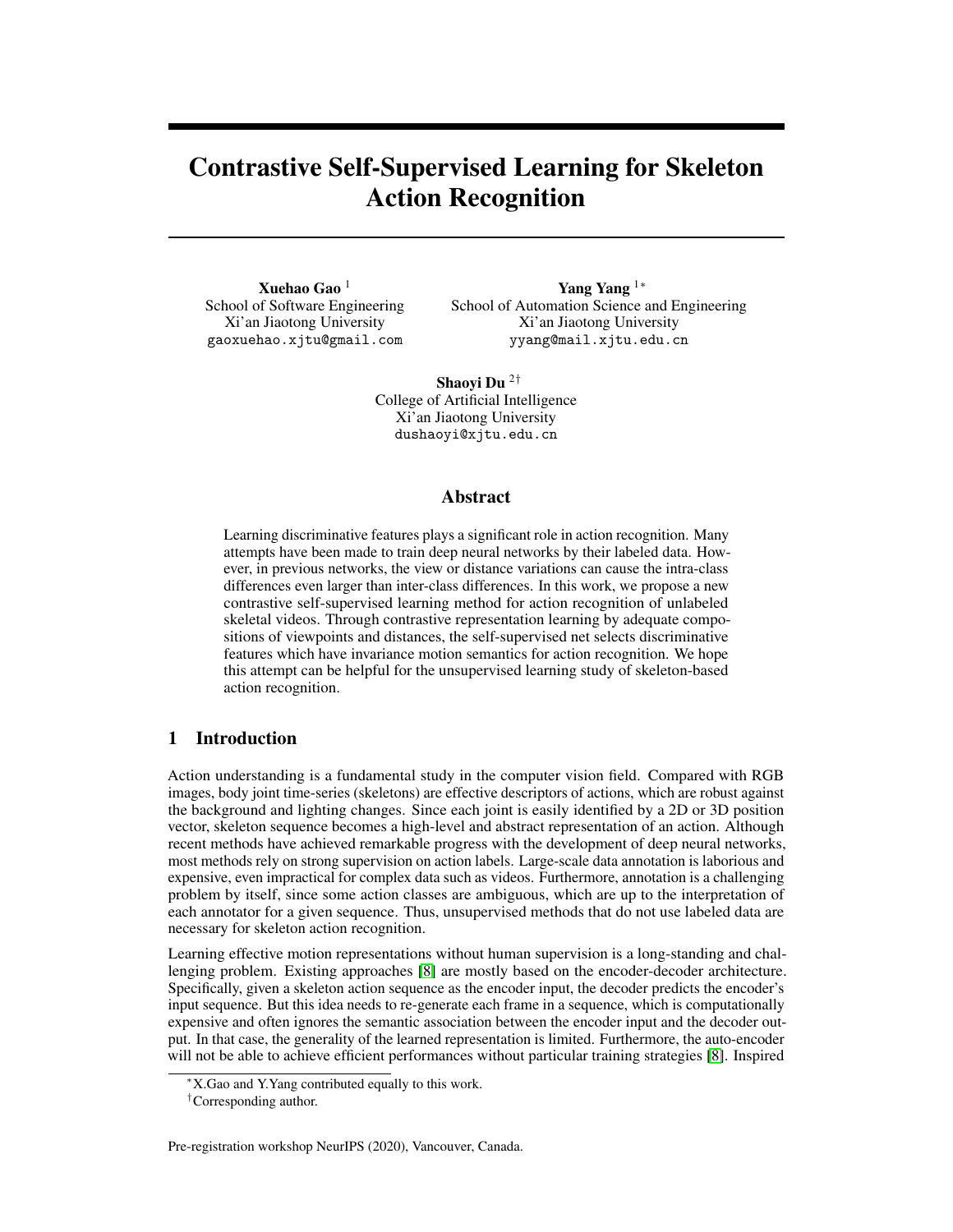by the recent successful discriminative approaches in the latent space [\[1,](#page-5-1) [2,](#page-5-2) [7\]](#page-5-3), here we try to obtain effective feature representations of skeleton sequences under a simple contrast learning framework.

Previous approaches [\[3,](#page-5-4) [6\]](#page-5-5) have proven that one of the key challenges in action recognition lies in the large variety of action representation when motions are captured from different viewpoints. But, in reality, the same action can be easily recognized by two observers when they stand at different viewpoints or distances. This observation inspires us to obtain effective feature representations under a contrastive self-supervised learning framework. Accordingly, we define contrastive prediction tasks by the composition of multiple data augmentation operations (*i.e.* view variations). And then we maximize the agreement between different augmented views of the same data example via a contrastive loss in the latent space. Through contrastive representation learning by adequate compositions of viewpoints and distances, the self-supervised net selects discriminative features which have invariant motion semantics for action recognition.

# 2 Related Work

Numerous approaches have been introduced particularly for human action recognition. Most of them are supervised where an annotated set of actions and labels should be provided for training. In an unsupervised setup, the problem of action recognition is much more challenging and only a few methods have been proposed. In this section, we give a brief review on the unsupervised method and the skeleton action recognition by variant of viewpoint and distance.

### 2.1 Unsupervised Learning in Skeleton Action Recognition

The unsupervised setup has advantages for action recognition since it does not require the labeling of sequences. When additional action appears, the unsupervised networks do not need re-training. This kind of method typically aims to obtain an effective feature representation by predicting or regenerating future frames of input sequences. Srivastava et al. [\[4\]](#page-5-6) proposed a recurrent-based sequence (Seq2Seq) model as an autoencoder to learn the representation of a video. Zheng et al. [\[5\]](#page-5-7) proposed a GAN encoder-decoder(LongTGAN). The decoder attempts to re-generate the input sequence and the discriminator is used to discriminate whether the re-generation is accurate. Su et al. [\[8\]](#page-5-0) make the decoder and the encoder self-organize their hidden states into a feature space which clusters similar movements into the same cluster and distinct movements into distant clusters. The feature representation used for action recognition is taken from the final state of the encoder's hidden representation. However, these typical encoder-decoder-based unsupervised methods are computationally expensive and rely on particular training strategies. We explore to learn robust and efficient features representation based on a simpler yet effective idea in the contrastive learning framework.

#### 2.2 Variant of Viewpoints and Distance in Skeleton Action Recognition

For humans, it will not affect us to recognize the action class from arbitrary observing viewpoints and distances. Human actions can be captured from arbitrary camera setups, while it is a challenging problem for recognition algorithms. Researchers have paid much attention to this issue and proposed various view-invariant approaches. Zhang et al. [\[3\]](#page-5-4) proposed a view-adaptive idea to leverage content-dependent and view-adaptation models to automatically learn and determine the suitable viewpoint. And for each sequence, the skeletons are transformed into representations under those views. This improvement has proved that viewpoints are crucial for the model to learn features representation in skeleton-based action recognition. Furthermore, the distance of a subject to the camera may influence the scale of the skeletons. In order to learn the robust and effective features representation in an unannotated skeleton sequence, we design a simple contrastive learning method based on the idea of semantic invariance under the variant of distance and viewpoint.

# 3 Methodology

We learn our feature representations by maximizing agreement between different viewpoints and distance setups of the same skeleton sequence via the contrastive loss in the latent space. As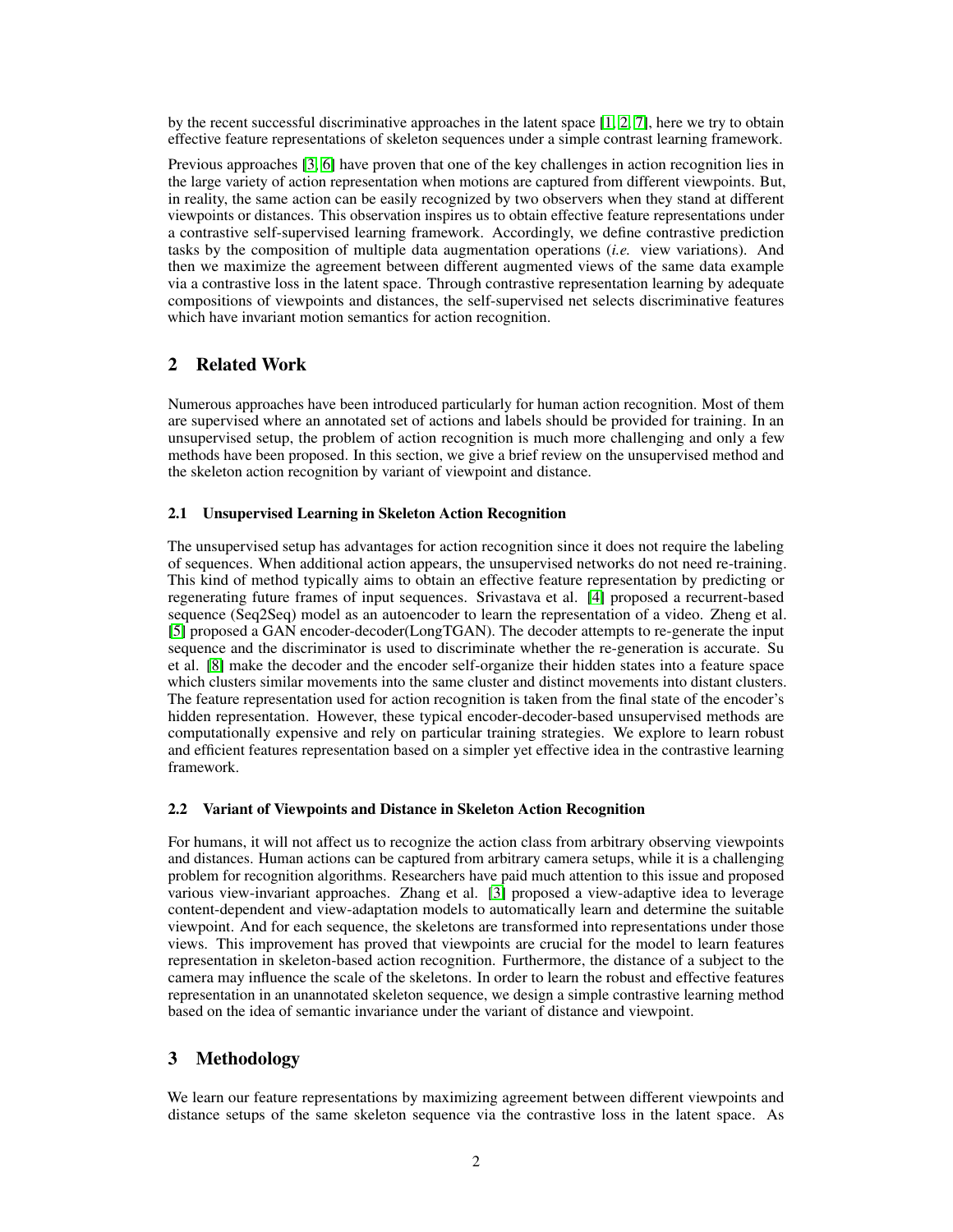

<span id="page-2-0"></span>Figure 1: The framework for contrastive learning of skeleton sequence using the semantic invariance under the variant of distance and viewpoint. Two separate transformations of viewpoint and distance are applied to a given skeleton sequence to obtain a correlated pair. A base encoder network and a projection function  $f(\cdot)$  are trained to maximize agreement by using a contrastive loss.

illustrated in Figure [1,](#page-2-0) we just using the base encoder network  $(e.g. ResNet [11]$  $(e.g. ResNet [11]$  and  $GCN [12])$  $GCN [12])$  $GCN [12])$ and representation vector  $h$  for following action recognition task.

#### 3.1 View Augmentation for Contrastive Representation Learning

The raw 3D skeleton is recorded corresponding to the camera coordinate system (global coordinate system), with the origin located at the position of the camera sensor. Note that the input skeleton  $V_t$  to our system as in Figure [1](#page-2-0) is the skeleton representation under this initial camera coordinate system. To be insensitive to the initial position of action, for each sequence, we translate the global coordinate system to the body center of the first frame as our new global coordinate system. One can choose to observe the action from stochastic positions. Thanks to the availability of the 3D skeletons captured from a fixed view, it is possible to set up a movable virtual camera and observe the action from new observation viewpoints. The given skeleton can be transformed into a representation under the movable virtual camera coordinate system, which is also referred to as the observation coordinate system.

Given a skeleton sequence  $S$  with  $T$  frames, under the global coordinate system, we denote the set of joints in the t-th frame as  $V_t = \{v_{t,1}, \dots, v_{t,J}\}$ . For the t-th frame, we assume the movable virtual camera is placed at a stochastic viewpoint and distance, with the corresponding observation coordinate system obtained from a translation by  $d_t \in \mathbb{R}^3$ , and a rotation of  $\alpha_t, \beta_t, \gamma_t$  radians anticlockwise around the x-axis,  $y$ -axis, and  $z$ -axis, respectively, of the global coordinate system. Therefore, the representation of the j-th skeleton joint  $v'_{t,j} = \left[x'_{t,j}, y'_{t,j}, z'_{t,j}\right]^{\text{T}}$  of the t-th frame under this observation coordinate system  $\bm{O}$  is

$$
\boldsymbol{v}'_{t,j} = \left[x'_{t,j}, y'_{t,j}, z'_{t,j}\right]^{\mathrm{T}} = \mathbf{R}_t \times (\boldsymbol{v}_{t,j} - \boldsymbol{d}_t). \tag{1}
$$

 $\mathbf{R}_t$  can be represented as

<span id="page-2-1"></span>
$$
\mathbf{R}_t = \mathbf{R}_{t,\alpha}^x \times \mathbf{R}_{t,\beta}^y \times \mathbf{R}_{t,\gamma}^z,\tag{2}
$$

where  $\mathbf{R}_{t,\beta}^y$  denotes the coordinate transformation for rotating the original coordinate system around the y-axis by  $\beta_t$  radians anticlockwise, which is defined as

$$
\mathbf{R}_{t,\beta}^{y} = \begin{bmatrix} \cos(\beta_t) & \sin(\beta_t) & 0\\ -\sin(\beta_t) & \cos(\beta_t) & 0\\ 0 & 0 & 1 \end{bmatrix}.
$$
 (3)

Similarly,  $\mathbf{R}_{t,\alpha}^x$  and  $\mathbf{R}_{t,\gamma}^z$  denote the coordinate transforms for rotating the original coordinate system around the x-axis by  $\alpha_t$  radians, and around the z-axis by  $\gamma_t$  radians anticlockwise, respectively. Note that all the skeleton joints in the t-th frame share the same transform parameters, *i.e.*,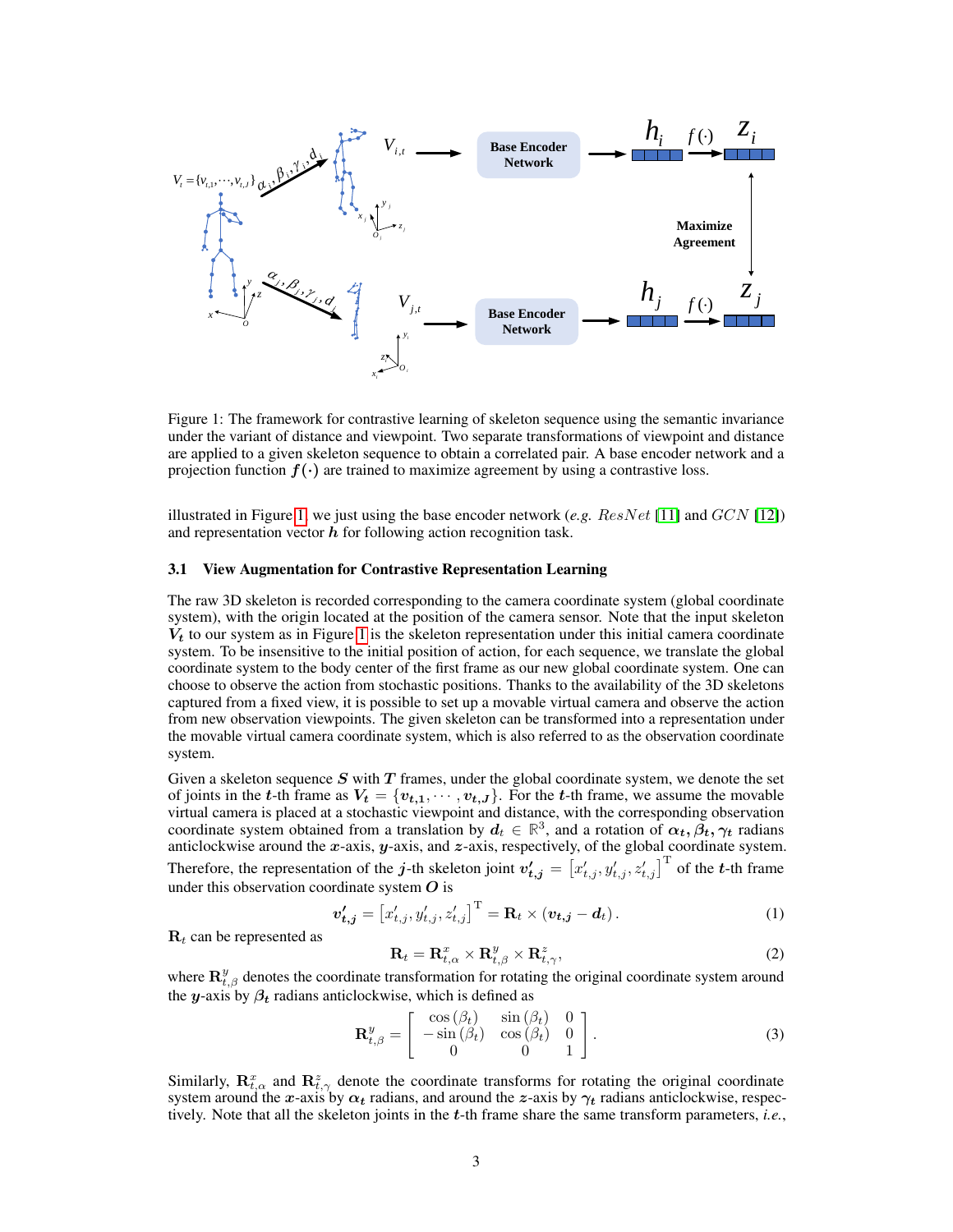$\alpha_t, \beta_t, \gamma_t, d_t$ , considering that the changing of viewpoints and distance is a rigid transformation. Given these transformation parameters, the skeleton representation  $V_t = \{v_{t,1}, \dots, v_{t,J}\}\$ under the new observation coordinate can be obtained from Eq[.1.](#page-2-1) Besides, the viewpoint and distance can be varied for different frames or on a sequence level. The key problem becomes how to obtain an effective feature representations in skeleton sequence under the contrast learning framework by adequate compositions of viewpoints and distances.

#### 3.2 The Contrastive Learning Framework

Firstly, given a skeleton sequence  $V_t$  that is captured at an initial position and orientation, we adopt two stochastic transforms setups on it to provide a positive pair, denoted  $V_{i,t}$  and  $V_{i,t}$ . Secondly, a base encoder network that extracts representation vectors  $h$  from transformed skeleton sequences. Similar to other typical contrastive learning methods, this simple framework design conveniently decouples the predictive task from other components such as the base encoder network architecture, and this base encoder network is shared by both branches of our framework. The base encoder network serves as the skeleton-based motion features extractor. Here, we can adopt the commonly used  $GCN$  [\[12\]](#page-5-9)or  $ResNet$  [\[11\]](#page-5-8)scheme to extract spatial and temporal features. Finally, projection function  $f(\cdot)$  will map representations to space where contrastive loss is applied. We opt for simplicity and use 2-layer MLP as a projection function. The base encoder network and projection function are trained to maximize the agreement by using contrastive loss. After that, we just use the pretrained base encoder network and the representation vector  $h$  for downstream tasks.

We randomly sample a minibatch of  $N$  examples and define the contrastive prediction task on pairs of view-augmented examples derived from the minibatch, resulting in  $2N$  data points. For a given positive pair, we treat other  $2(N - 1)$  as negative samples. The contrastive loss function is used to maximize the agreement between positive pair, meanwhile minimizing the agreement between negative pairs. Here, we adopt a common formulation of loss function used in the previous contrastive learning work. Then the loss function of a positive pair of examples  $(i, j)$  is defined as

$$
\ell_{i,j} = -\log \frac{\exp\left(\sin\left(z_i, z_j\right)/\tau\right)}{\sum_{k=1}^{2N} \mathbb{1}_{\left[k \neq i\right]} \exp\left(\sin\left(z_i, z_k\right)/\tau\right)},\tag{4}
$$

where  $\text{sim}(z_i, z_j) = z_i^\top z_j / ||z_i|| ||z_j||$  denotes the dot product between  $\ell_2$  normalized  $z_i$  and  $z_j$ (*i.e.* cosine similarity).  $\mathbb{1}_{[k\neq i]}$  is an indicator function evaluating to 1 iff  $k \neq i$  and  $\tau$  denotes a temperature parameter. After that the final loss function is

<span id="page-3-0"></span>
$$
\mathcal{L} = \frac{1}{2N} \sum_{k=1}^{N} [\ell(2k - 1, 2k) + \ell(2k, 2k - 1)].
$$
\n(5)

As illustrated in Eq[.5,](#page-3-0) the final loss is calculated across all positive pairs, both  $(i, j)$  and  $(j, i)$ .

# 4 Experimental Protocol

Here, we lay out the protocol for our empirical studies, which aims to understand different design choices in our framework and improve representation quality by combining our findings.

### 4.1 Dataset and Metrics

For learning feature representations without labels by the base encoder networks, we conduct unsupervised pretraining on NTU-RGB+D 60 and NTU-RGB+D 120. To evaluate the learned representations, we follow the widely used linear evaluation protocol, where a linear classifier is trained on the representation vector obtained from the frozen base neural network. The test accuracy is used as a proxy for the representation quality.

#### 4.1.1 NTU-RGB+D 60 Dataset

The NTU RGB+D 60 [\[9\]](#page-5-10) is a large-scale action recognition dataset collected by three Kinect cameras simultaneously. It contains 56,578 skeleton sequences and 60 action classes performed by 40 different subjects. Each human skeleton is represented by 25 joints with 3D coordinates. The authors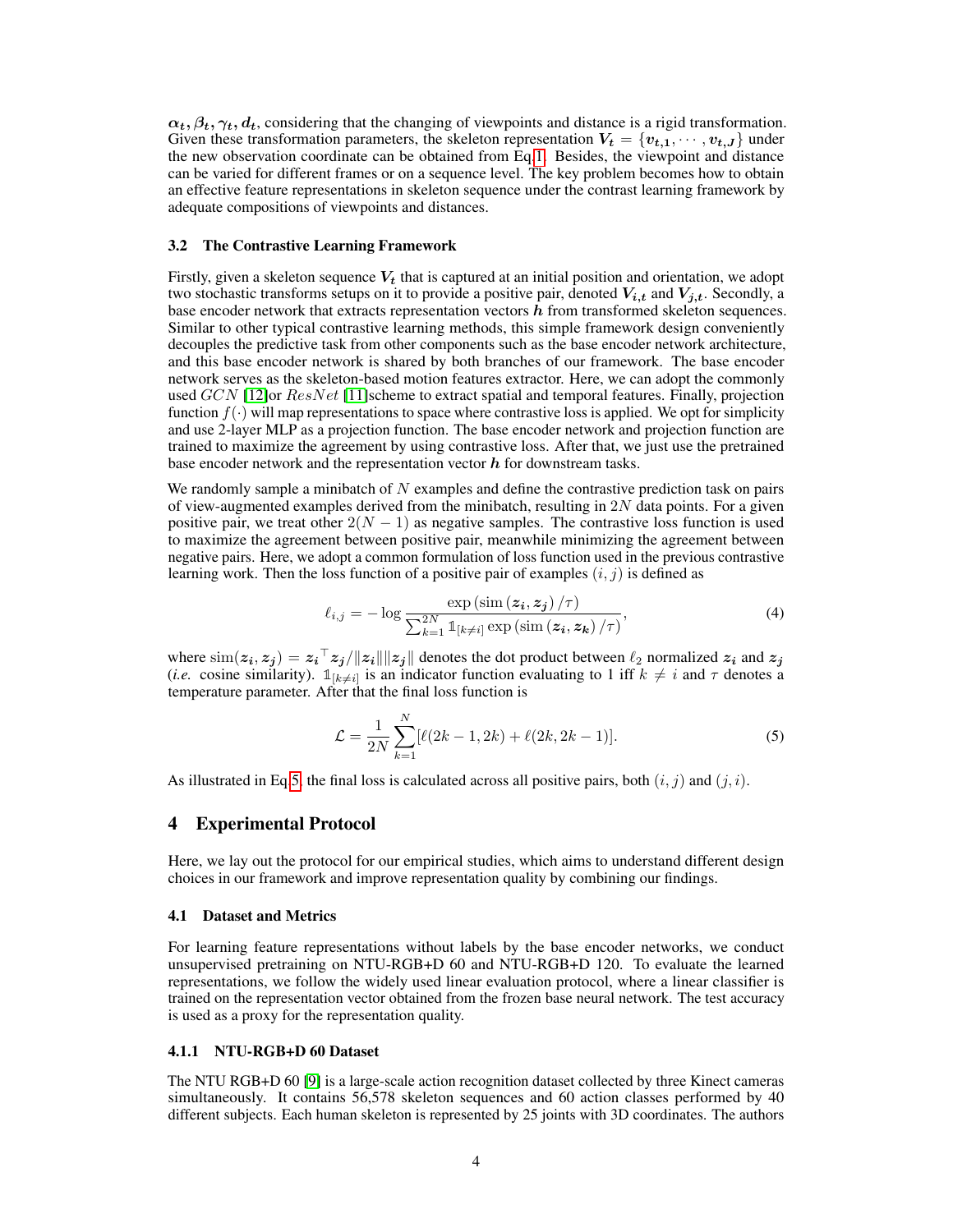recommend evaluating the model performance under two settings: (1) Cross-Subject(X-Sub), where half of 40 subjects are used for training and the rest for testing. (2) Cross-View(X-view), where the sequences captured by two of three cameras are used for training, and those captured by the last cameras are used for testing.

## 4.1.2 NTU-RGB+D 120 Dataset

This dataset [\[10\]](#page-5-11) is an extension of NTU-RGB+D 60 and currently the largest dataset for 3D action recognition. It contains 114,480 skeleton sequences and 120 action classes performed by 106 different subjects. It provides two types of evaluating setting: (1) Cross-Subject(X-Sub), where half of 106 subjects are used for training and the rest for testing. (2) Cross-Setup(X-Set), where the sequences captured by half of cameras are used for training and the rest for testing.

# 4.2 Default Setting

Benefitting from the experiences of several previous contrast learning methods, we realize that contrastive learning benefits from the larger batch size and more training steps compared to supervised learning. Thus, we will conduct training experiments with slightly larger batch sizes and steps purposefully. However, training with a large batch size may be unstable when using standard SGD/Momentum with linear learning rate scaling. To stabilize the training, we use the LARS optimizer for all batch sizes. Besides, in distributed training with data parallelism, the mean and variance of Batch Normalization (BN) are typically aggregated locally per device. In contrastive learning, as positive pairs are computed in the same device, the model can exploit the local information leakage to improve the prediction accuracy without improving representations. We address this issue by aggregating BN mean and variance overall devices during the training.

## 4.3 Variant of Viewpoints and Distance for Contrastive Representation Learning

Previous work has realized that viewpoint is crucial for features representation in supervised methods. Furthermore, the distance of a subject to the camera does influence the scale of the skeletons. To exploit this semantic invariance under the variants of distance and viewpoint, we conduct a contrastive learning framework for learning robust feature representations in an unannotated skeleton sequence. In the following experiments, we will adopt variants of viewpoints and distance to define the contrastive prediction task in a systematic way. We consider that frame-wise transformation is inferior to the sequence level transformation because the former loses more information, *e.g.* the motion across frames. Thus, we will conduct transformations on the sequence level in following experiments. To comprehensively study the impact of viewpoint and distance, we define positions of raw 3D skeletons are initial state, and provide several viewpoints and distance transformations, respectively. For each viewpoint setup,  $\alpha$ ,  $\beta$ ,  $\gamma$  are randomly selected from the degree set (*i.e.*)  $0^\circ, 60^\circ, 120^\circ, 180^\circ, 240^\circ, 300^\circ$ ). For each distance setup, d is a random times the unit distance where the alternative multiplier is  $0 \sim 5 \times$ . To understand the effects of individual transformation of the skeleton and the importance of transformations composition, the experiment will be repeated multiple times:

- on stochastic viewpoints and distance setups with alternative  $\alpha, \beta, \gamma, d$  options.
- on stochastic viewpoints setups with random  $\alpha$ ,  $\beta$  pair and a fixed  $\gamma$ .
- on stochastic viewpoints setups with random  $\alpha$ ,  $\gamma$  pair and a fixed  $\beta$ .
- on stochastic viewpoints setups with random  $\beta$ ,  $\gamma$  pair and a fixed  $\alpha$ .
- on stochastic distance setups with a fixed viewpoints setup.
- with base encoder architectures of different complexity (*i.e.* models with varied depth and width).

# Acknowledgments and Disclosure of Funding

This work was supported by the National Key Research and Development Program of China under Grant No. 2018AAA0102500 and the National Natural Science Foundation of China under Grant No. 61971343. We would like to thank Maosen Li for his feedback on the draft.